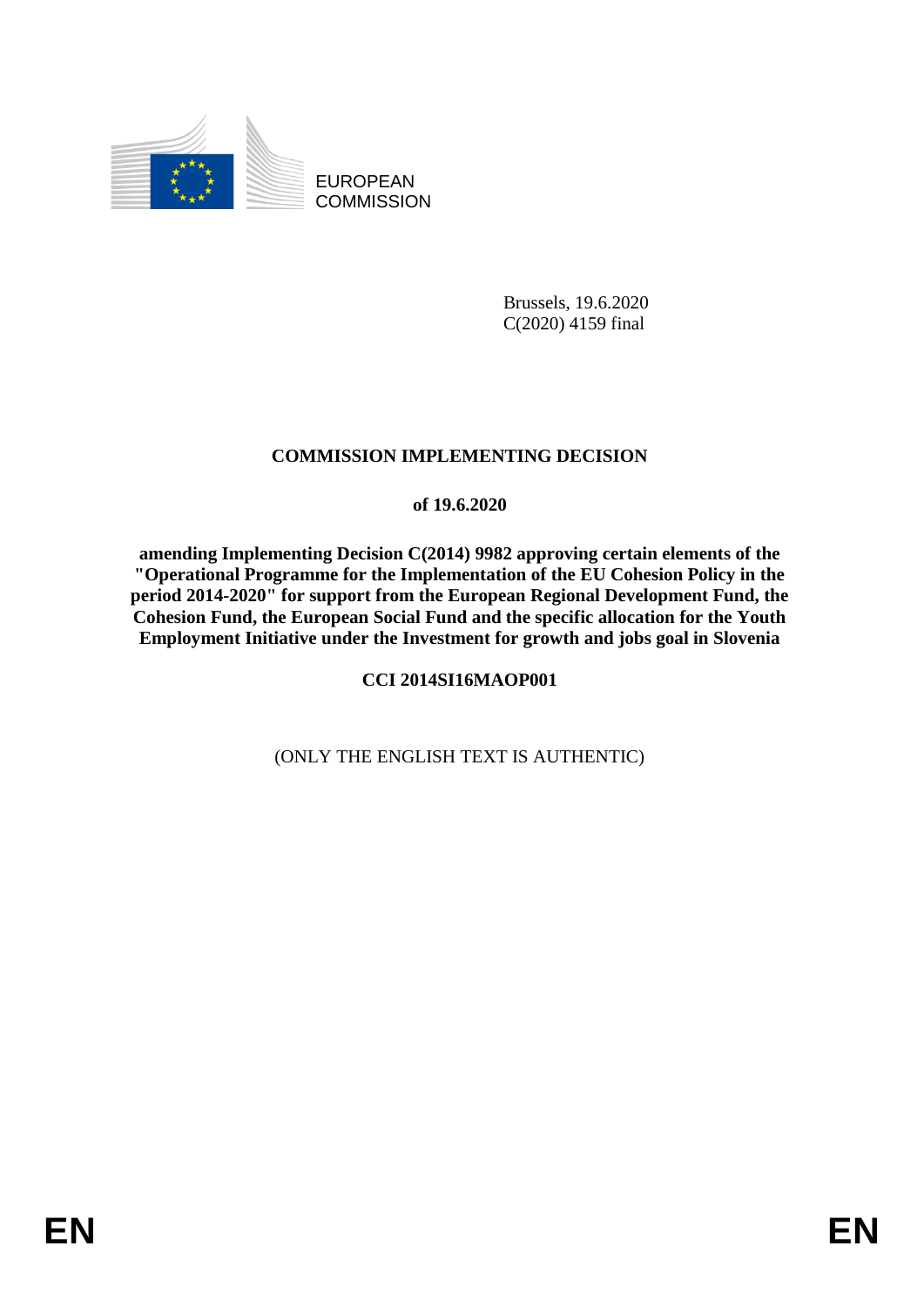#### **COMMISSION IMPLEMENTING DECISION**

#### **of 19.6.2020**

**amending Implementing Decision C(2014) 9982 approving certain elements of the "Operational Programme for the Implementation of the EU Cohesion Policy in the period 2014-2020" for support from the European Regional Development Fund, the Cohesion Fund, the European Social Fund and the specific allocation for the Youth Employment Initiative under the Investment for growth and jobs goal in Slovenia**

#### **CCI 2014SI16MAOP001**

#### (ONLY THE ENGLISH TEXT IS AUTHENTIC)

#### THE EUROPEAN COMMISSION,

Having regard to the Treaty on the Functioning of the European Union,

Having regard to Regulation (EU) No 1303/2013 of the European Parliament and of the Council of 17 December 2013 laying down common provisions on the European Regional Development Fund, the European Social Fund, the Cohesion Fund, the European Agricultural Fund for Rural Development and the European Maritime and Fisheries Fund and laying down general provisions on the European Regional Development Fund, the European Social Fund, the Cohesion Fund and the European Maritime and Fisheries Fund and repealing Council Regulation (EC) No  $1083/2006<sup>1</sup>$ , and in particular Article 96(10) thereof,

Having consulted the ESF Committee,

Whereas:

- (1) By Commission Implementing Decision C(2014) 9982, as last amended by Commission Implementing Decision C(2018) 8648, certain elements of the "Operational Programme for the Implementation of the EU Cohesion Policy in the period 2014-2020" for support from the European Regional Development Fund ('ERDF'), the Cohesion Fund, the European Social Fund ('ESF') and the specific allocation for the Youth Employment Initiative ('YEI') under the Investment for growth and jobs goal in Slovenia were approved.
- (2) Pursuant to Article 22(2) of Regulation (EU) No 1303/2013, the Commission determined that some priorities of this operational programme have not achieved their milestones; therefore, Slovenia should propose to reallocate the corresponding amount of the performance reserve to the priorities that have achieved their milestones.
- (3) On 5 June 2020 Slovenia submitted through the electronic data exchange system of the Commission, a request for an amendment to the operational programme. The request was accompanied by a revised operational programme, in which Slovenia proposed an amendment to the elements of the operational programme referred to in points (a), (b)(ii) to (v) and (d)(ii) of the first subparagraph of Article 96(2) of Regulation (EU) No 1303/2013, all subject to Implementing Decision C(2014) 9982.

 $\mathbf{1}$ 

<sup>1</sup> OJ L 347, 20.12.2013, p. 320.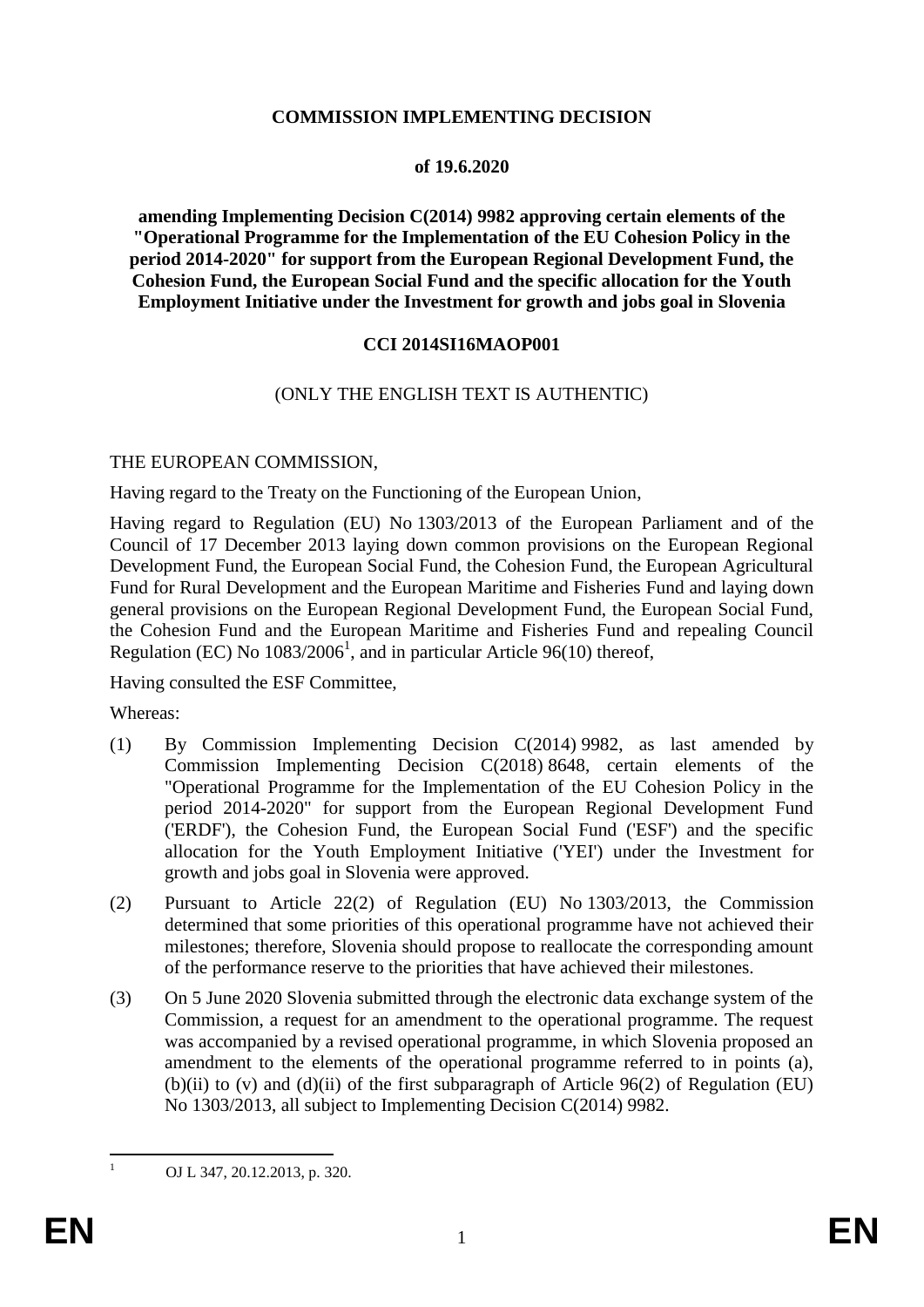- (4) The amendment to the operational programme consists in changes addressing the effects of the COVID-19 outbreak by including new actions to be supported, beneficiaries, target groups and guiding principles for the selection of operations within priority axes 1 "International competitiveness of research, innovation and technological development in line with smart specialisation for enhanced competitiveness and greening of the economy", 3 "Dynamic and competitive entrepreneurship for green economic growth", 8 "Promoting employment and supporting transnational labour mobility", 9 "Social inclusion and reduction of poverty risks, active ageing and health" and 10 "Knowledge, skills and lifelong learning to enhance employability".
- (5) The amendment to the operational programme consists in addition in the reallocation of the performance reserve amount of EUR 1 619 441 from the non-performing priority axis 2 "Enhancing access to, and use and quality of, ICT" and of EUR 17 702 617 from the non-performing priority axis 3 to the performing priority axis 1, all supported by the ERDF for less developed regions; the reallocation of the performance reserve amount of EUR 1 124 5371 from the non-performing priority axis 2 and of EUR 2 101 097 from the non-performing priority axis 9 to the performing priority axis 1, all supported by the ERDF for more developed regions; and the reallocation of the performance reserve amount of EUR 3 601 316 from the nonperforming priority axis 5 "Climate change adaptation" to the performing priority axis 6 "Improvement of the environment and biodiversity status", both supported by the Cohesion Fund.
- (6) The amendment of the operational programme consists also in the reallocation of the performance reserve amount of EUR 6 385 069 from the non-performing priority axis 6 to the performing priority axis 5, both supported by the ERDF for less developed regions; and the reallocation of the performance reserve amount of EUR 8 977 869 from the non-performing priority axis 8 to the performing priority axis 9 (EUR 5 117 385) and 10 (EUR 3 860 484), all supported by the ESF for less developed regions.
- (7) In accordance with Article 30(1) of Regulation (EU) No 1303/2013, the request for the amendment to the operational programme is duly justified by the need to provide an effective and immediate response to the current public health crisis related to the COVID-19 outbreak, as well as by the reallocation of the performance reserve due to non-achievement of the milestones by some priority axes. It sets out the expected impact of the changes to the programme on achieving the Union's strategy for smart, sustainable and inclusive growth and the specific objectives defined in the programme, taking account of Regulation (EU) No  $1303/2013$ , Regulations (EU) No  $1300/2013^2$ ,  $(EU)$  No 1301/2013<sup>3</sup> and  $(EU)$  No 1304/2013<sup>4</sup> of the European Parliament and of the Council, as well as the horizontal principles referred to in Articles 5, 7 and 8 of Regulation (EU) No 1303/2013.

 $\overline{c}$ <sup>2</sup> Regulation (EU) No 1300/2013 of the European Parliament and of the Council of 17 December 2013 on the Cohesion Fund and repealing Council Regulation (EC) No 1084/2006 (OJ L 347, 20.12.2013, p. 281).

<sup>&</sup>lt;sup>3</sup> Regulation (EU) No 1301/2013 of the European Parliament and of the Council of 17 December 2013 on the European Regional Development Fund and on specific provisions concerning the Investment for growth and jobs goal and repealing Regulation (EC) No 1080/2006 (OJ L 347, 20.12.2013, p. 289).

<sup>&</sup>lt;sup>4</sup><br>Regulation (EU) No 1304/2013 of the European Parliament and of the Council of 17 December 2013 on the European Social Fund and repealing Council Regulation (EC) No 1081/2006 (OJ L 347, 20.12.2013, p. 470).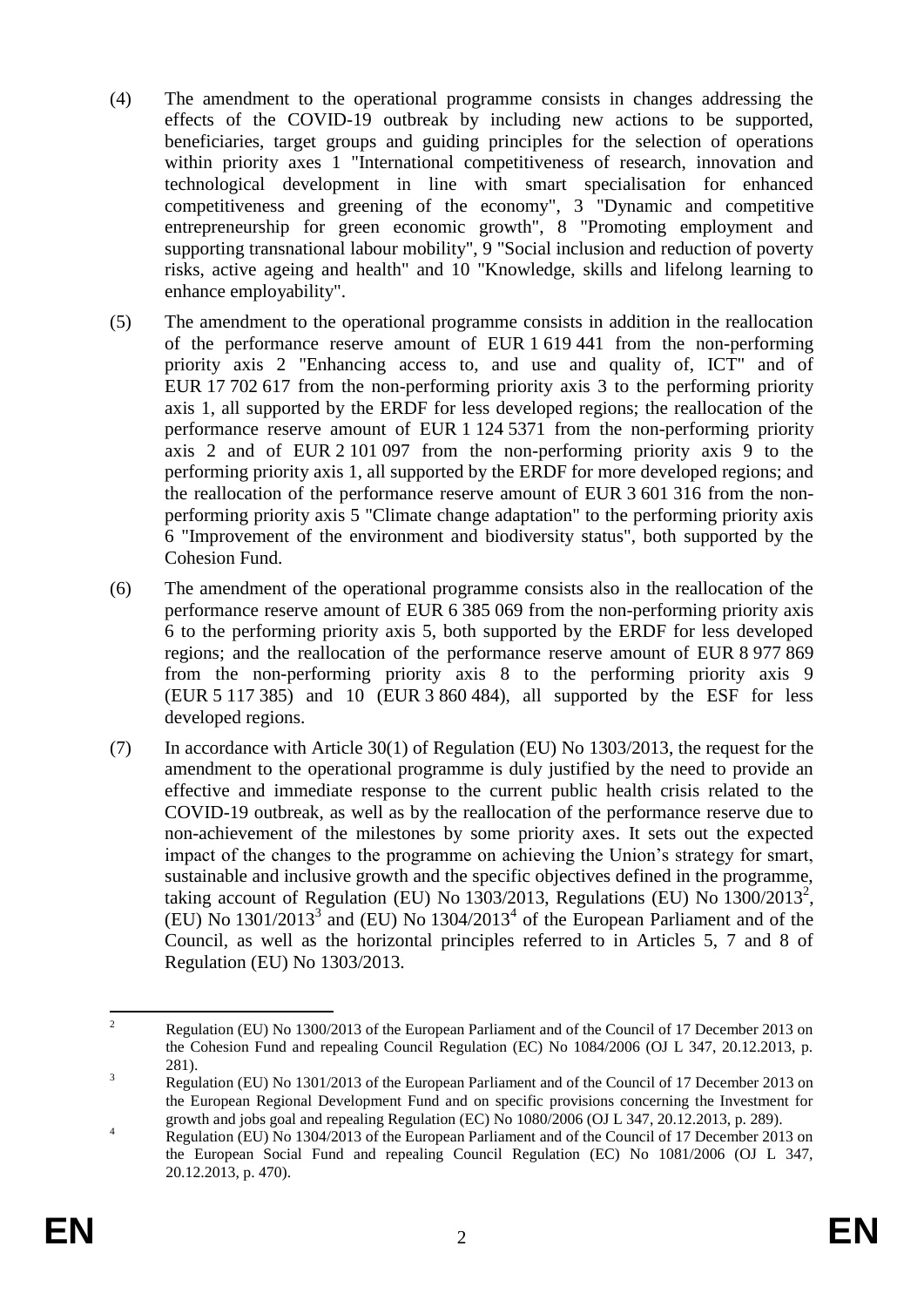- (8) In accordance with point (e) of Article 110(2) of Regulation (EU) No 1303/2013, the monitoring committee by written procedure on 24 April 2020 examined and approved the proposal for the amendment to the operational programme, taking into account the text of the revised operational programme and its financing plan.
- (9) The Commission assessed the revised operational programme and did not make observations pursuant to the second sentence of the first subparagraph of Article 30(2) of Regulation (EU) No 1303/2013 nor pursuant to the first sentence of Article 30(3) of Regulation (EU) No 1303/2013.
- (10) The amended elements of the revised operational programme subject to the Commission's approval under Article 96(10) of Regulation (EU) No 1303/2013 should therefore be approved.
- (11) For reasons of clarity, it is appropriate to indicate the date as of which expenditure that is not related to operations fostering crisis response capacities in the context of the COVID-19 outbreak but becomes eligible as a result of the amendment to the operational programme is to be eligible in accordance with Article 65(9) of Regulation (EU) No 1303/2013.
- (12) Implementing Decision C(2014) 9982 should therefore be amended accordingly,

HAS ADOPTED THIS DECISION:

#### *Article 1*

Implementing Decision C(2014) 9982 is amended as follows:

1. in Article 1, the introductory sentence is replaced by the following:

"The following elements of the "Operational Programme for the Implementation of the EU Cohesion Policy in the period 2014-2020" for joint support from the ERDF, the Cohesion Fund, the and the specific allocation for the YEI under the Investment for growth and jobs goal in Slovenia for the period from 1 January 2014 to 31 December 2020, submitted in its final version on 11 December 2014, as last amended by the revised operational programme submitted in its final version on 5 June 2020, are hereby approved:";

2. Annex II is replaced by the text set out in the Annex to this Decision.

### *Article 2*

Expenditure that is not related to operations fostering crisis response capacities in the context of the COVID-19 outbreak but becomes eligible as a result of the amendment to the "Operational Programme for the Implementation of the EU Cohesion Policy in the period 2014-2020" approved by this Decision is eligible from 5 June 2020.